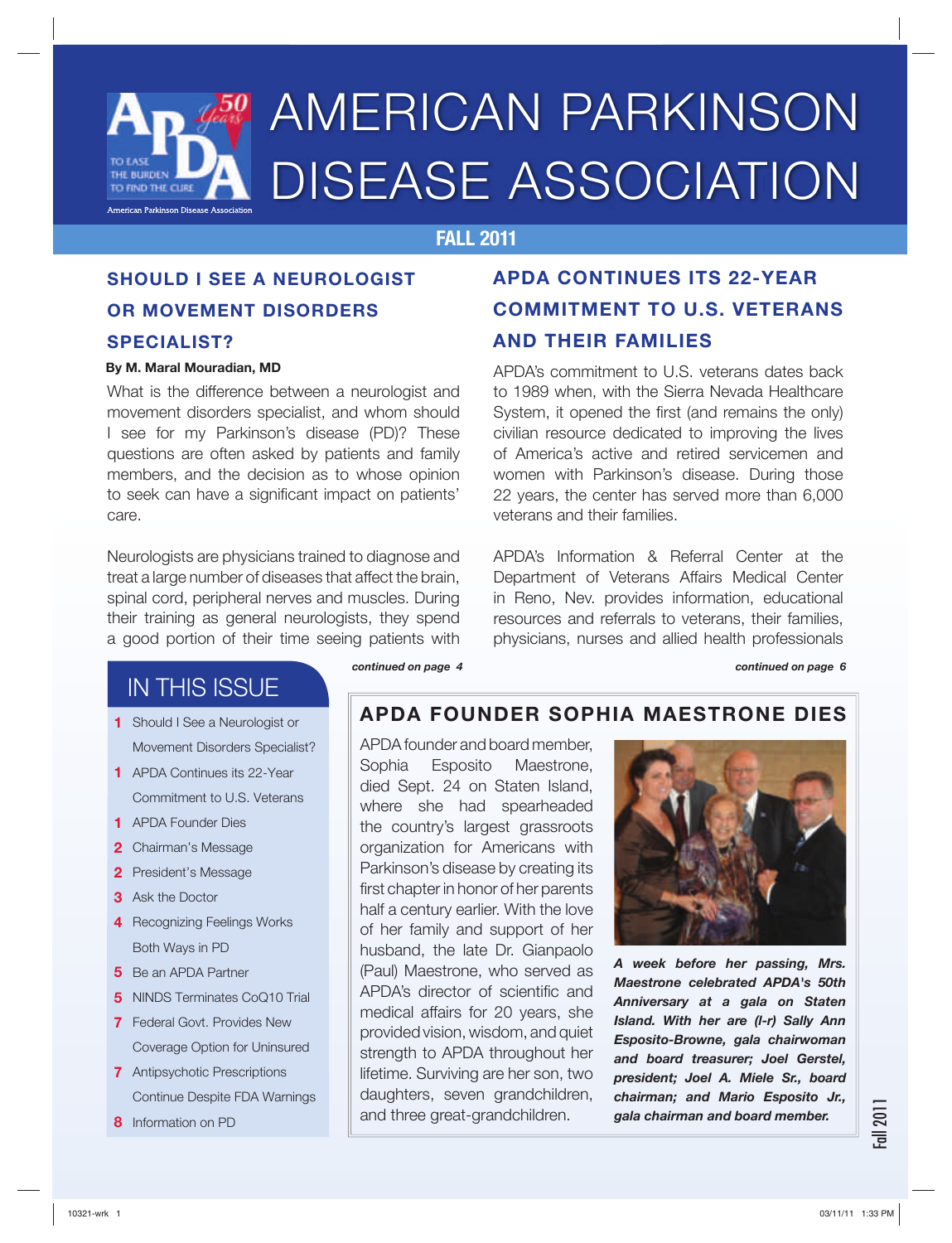

 $\overline{\phantom{a}}$ 

The numbers aren't precise, of course, but even by a margin of several hundred thousand one way or the other, there is a near perfect inversion of dollars funded on disaster, tragedies, and diseases to the number of people affected.

**Joel A. Miele Sr., PE**

In his 2010 best seller, "The Upside of Irrationality," Duke University professor Dan Ariely provides the following giving history for world disaster and disease in comparison to the number of people affected:

| <b>Number Affected</b> | <b>Funding</b> (in millions) |
|------------------------|------------------------------|
| 1.5 million            | \$3,200                      |
| 4.5 million            | \$1,600                      |
| 14 million             | \$1,200                      |
| 240 million            | \$700                        |
|                        |                              |

Half the world's population suffers from malaria, a disease that can easily be controlled, and yet the least amount is given for that.

As Dr. Ariely suggests, there is little rational explanation for why people give, and that applies to time and talent as well as money.

At APDA our appeal is mission-based and performance-driven, not emotional or promotional. Our national team of scientists, healthcare professionals and volunteers continues our dogged work in the laboratory, at the Information & Referral Center, at the walk-a-thon, in the chapter meeting, and at the awareness event – doing our part to "Ease the Burden – Find the Cure."

### **Fall 2011** Issue No. 96 © 2011

Published quarterly by the American Parkinson Disease Association, Inc. 135 Parkinson Ave. Staten Island, N.Y. 10305 800-223-2732 apda@apdaparkinson.org www.apdaparkinson.org

**President & CEO** Joel Gerstel

**Editor** Kathryn G. Whitford

**Scientific & Medical Affairs Advisor** G. Frederick Wooten Jr., MD

**Chairman of the Board of Directors** Joel A. Miele Sr., P.E.

**National Young Onset Center**  Julie Sacks, Director

## FROM THE CHAIRMAN FROM THE PRESIDENT & CEO



### **"Help me now!"**

That was the message I heard at a recent meeting of support group leaders.

"I know finding the cure for PD is the ultimate goal, but right now I need help with medications, with information, with services

**Joel Gerstel**

that can keep me going until then."

APDA's national network of 56 Information & Referral Centers is uniquely addressing that plea every day. Across our country, thousands of people with Parkinson's, their caregivers and families look to APDA for guidance in finding help within their communities, and they are not disappointed. We coordinate and assist in maintaining 1,000 support groups from Maine to California and Florida to the state of Washington, making us the largest grassroots organization serving the country's Parkinson's community.

It is a hands-on, labor-intensive – not to mention expensive – mission, and one that does not attract financial contributions as readily as research. There is no dramatic discovery or impressive publication announcing that 25 people in Iowa can now attend an exercise class for free, or that 200 New Jersey Parkinsonians just learned of a service that can help with their medication costs. Illinoise and Texas caregivers who benefit from an APDA respite program and Washingtonians who have access to free car service to make doctors' appointments don't get big press.

This is what APDA is about in addition to funding nine of the country's most prestigious research laboratories and providing opportunities for young physicians to work in a PD lab for a summer with the intent of interesting them in pursuing a career in research.

**Yes, we are pursuing the cure, but we are also answering the plea, "Help me now!"**

2 American Parkinson Disease Association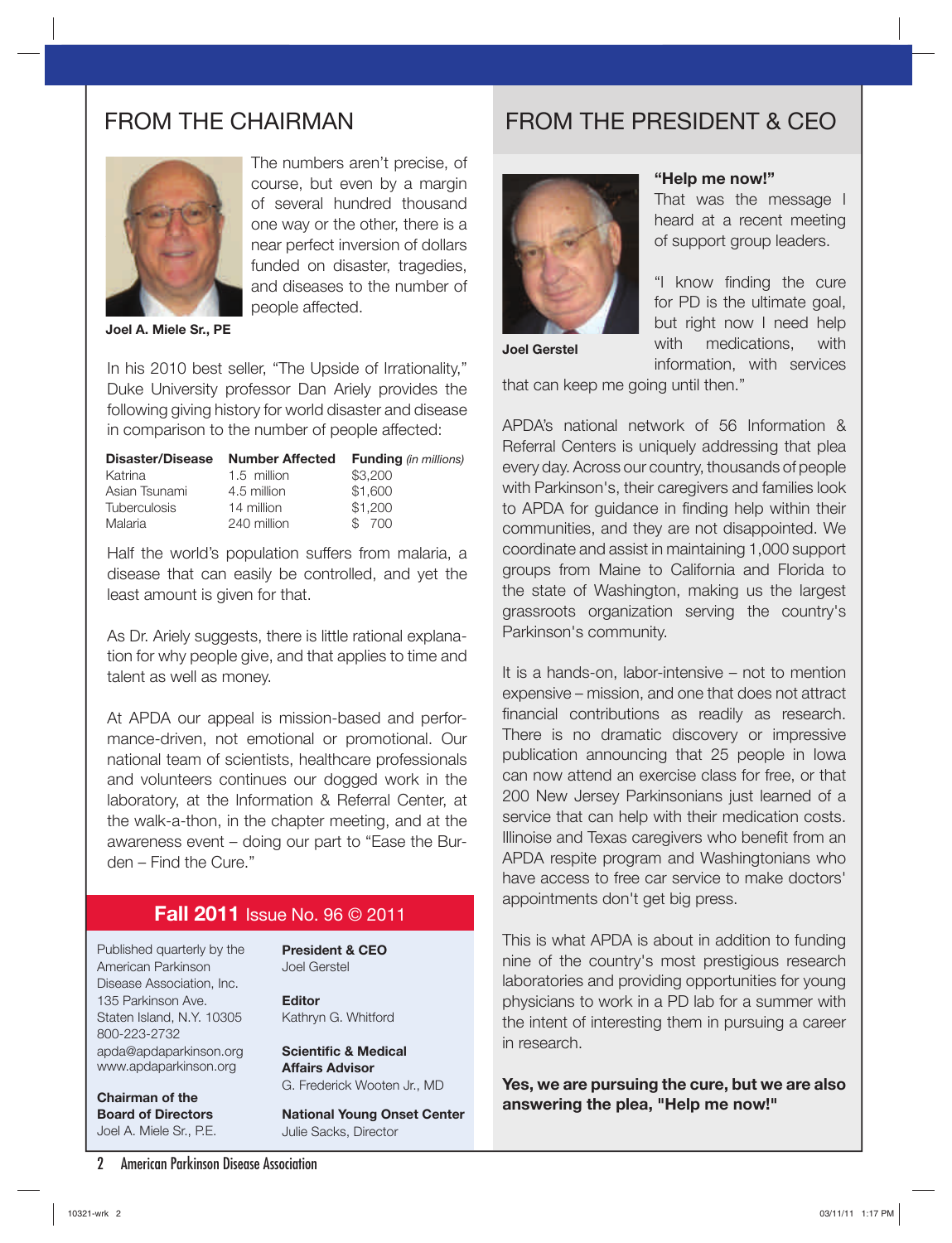# **ASK THE DOCTOR**

### **By Dr. David G. Standaert, MD, PhD, and Jeri Williams, MD**

**Q:** What is vascular Parkinson's disease (PD) and how does it differ from general Parkinson disease?

**A:** "Vascular Parkinson's" is really a "parkinsonism," meaning it has some features which are similar to PD but a different cause. Vascular parkinsonism is caused by accumulation of many small strokes (sometimes called ministrokes). Each of these may be small enough that the symptoms are not noticed when they occur, but over time they build up and the effects become apparent. The most striking feature of vascular parkinsonism is usually bilateral and symmetrical involvement of the lower extremities which causes markedly difficulty walking. The upper body may become affected, but usually this is milder and seen during the late stages of the disease. In most cases, there is little or no tremor. In addition, cognitive impairment, and dementia are more commonly present in vascular parkinsonism when compared with patients who have PD. Unfortunately, vascular parkinsonism does not usually respond very well to therapy with levodopa or other drugs which are effective in PD. The most helpful treatments for vascular parkinsonism are physical therapy and stroke prevention – control of blood pressure, cholesterol, and smoking cessation.

**Q:** How does Parkinson's affect breathing, or does it?

Yes, PD can affect breathing. In Parkinson's disease, there is increased rigidity and decreased elasticity of the respiratory and laryngeal muscles. In addition, the posture may become more stooped which contributes to increasing the work of breathing, as well. Patients who experience dyskinesia from levodopa may also experience chest tightness or irregular patterns of breathing. While the breathing problems from Parkinson's alone are rarely severe enough to be dangerous, when combined





**Dr. David Standaert Dr. Jeri Williams**

with underlying lung disease, respiratory infections, or swallowing problems, they can quickly become serious; pneumonia remains the most common cause of death in patients with Parkinson's disease. Prevention is the best weapon; seek medical help for any shortness of breath, persistent fevers, productive cough, or difficulty swallowing.

**Q:** My husband is 89 and was diagnosed in '02. He seems to require so much sleep and needs to be wakened in the morning after 12- 13 hours. He also takes a short afternoon nap. Is this worrisome?

**A:** As PD progresses, daytime sleepiness and sleep disorders become more common. Some increase in nighttime sleep and mild daytime fatigue are not unexpected. Many patients find a short nap is very recharging, but this should be limited to no more than one 30-minute nap most days, to avoid disrupting nighttime sleep. In those who develop excessive daytime fatigue and a marked increase in the need for sleep the main causes are 1) poor sleep at night and 2) side effects of Parkinson medications. Poor nighttime sleep can be caused by wearing off of PD medications. It can also result from sleep apnea, a serious sleep disorder affecting breathing patterns during sleep. Sleep apnea can lead to low blood oxygen and can

### *continued on page 5*

*Materials concerning Parkinson's disease research and answers to readers' questions are solely for information and should not be used for treatment purposes, but for discussion with the patient's health care provider.* 

3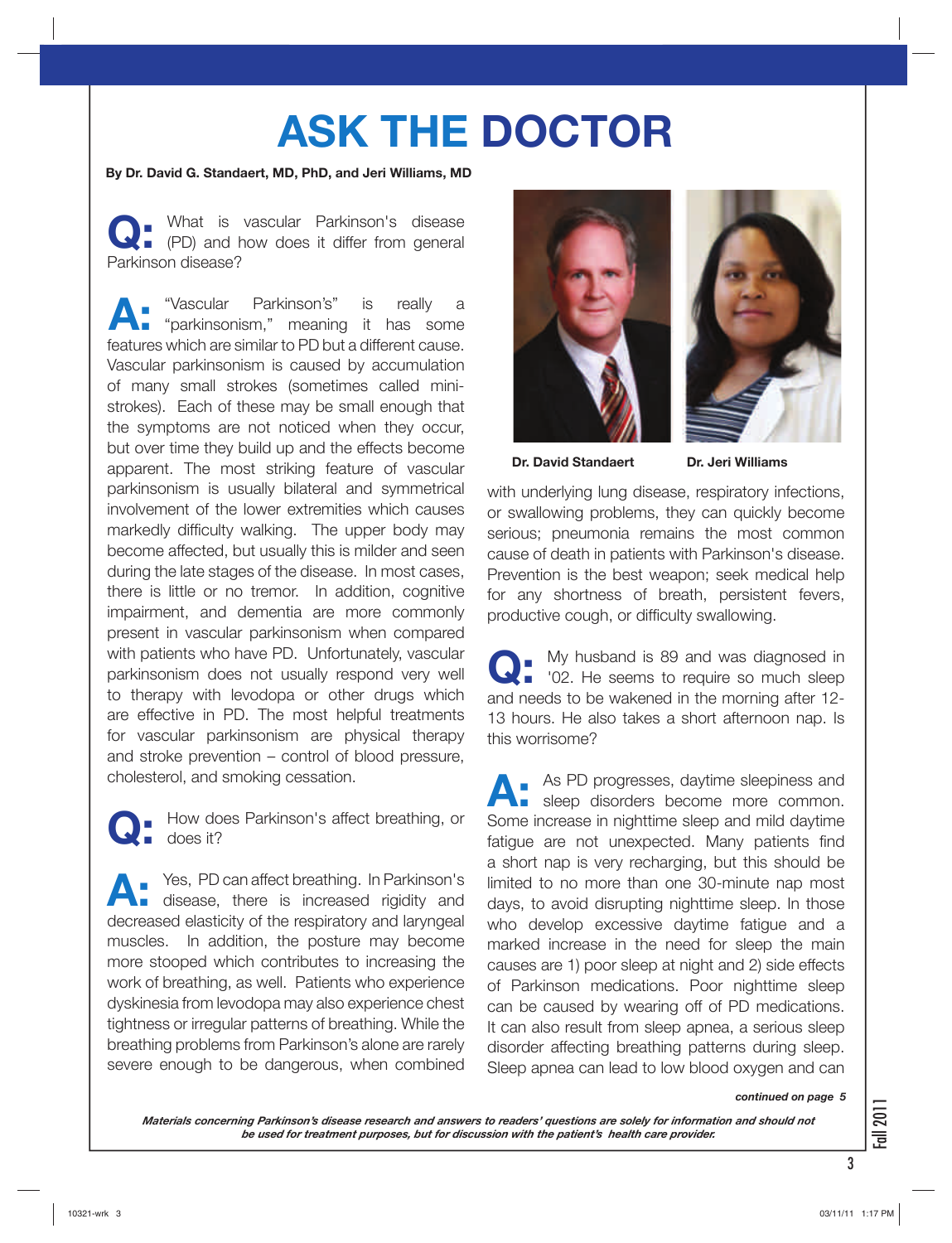## **RECOGNIZING FEELINGS WORKS BOTH WAYS IN PD**

Hypomimia, the mask-like face caused by a reduced degree of facial expression that makes it difficult to recognize emotion or feelings, is a known Parkinson's disease (PD) symptom. A recent Harvard Medical School study published in the journal Neuropsychology, however, reveals that PD patients themselves have difficulty recognizing other people's feelings.

Heather Gray, PhD, analyzed 34 studies involving 1,295 patients, and found that in addition to making emotion recognition more difficult, PD affects patients' ability to recognize emotions in other people's faces and voices. The condition, she notes, is exacerbated by deep brain stimulation surgery.

The study recommends using other forms of communication with PD patients. For instance, tell the person, "I'm not feeling too happy right now," rather than relying on a frown or sigh to make a point.



**Celebrating APDA's 50th Anniversary**

*Among those celebrating APDA's golden anniversary gala on Sept. 19 were (l-r) Massachusetts I&R coordinator, Cathi Thomas, RN; Scientific Advisory Board member, Mary Maral Mouradian, MD; Connecticut Chapter president, Gladys Tiedermann, and former Connecticut I&R coordinator, Donna Diaz, RN. The year-long celebration honors those with PD and those who work with APDA to "Ease the Burden - Find the Cure."*

## **SHOULD I SEE A NEUROLOGIST OR A MOVEMENT SPECIALIST?**

*Continued from page 1*

common neurological diagnoses including strokes and epilepsy and relatively less time with other less prevalent diseases.

Movement disorders specialists, on the other hand, are neurologists who have done additional training to handle patients with movement disorders. These include PD, benign essential tremor, dystonias, choreas, psychogenic movement disorders, etc. Because of their focus on these problems during their "fellowship" training, these specialized neurologists are proficient in diagnosing and treating patients with these disorders.

The advantages of consulting a movement disorders specialist for PD are many. To begin with,

the diagnosis may sometimes be questionable especially at the early stages of the disease. Some conditions that may look like PD can be other diseases that tend to have a different course than PD and may not respond as well to anti-Parkinson medications.

Second, the treatment of patients with PD can become complicated over time and, therefore, the choice of drugs and fine-tuning their doses and schedule can be critical to providing the most benefit with the least side effects.

Third, PD patients may develop "non-motor" symptoms that affect their quality of life including gastrointestinal complaints, impaired swallowing, pain, sleep

disturbances, memory problems, depression, anxiety and other psychiatric manifestations. Some of these problems may be overlooked and, therefore, go untreated or poorly managed if the physician is not cognizant of their relevance to PD and fails to ask the patient about them specifically.

Fourth, with advancing PD, specialized treatments may be recommended including deep brain stimulation surgery or botulinum toxin injections for special circumstances. A movement disorders specialist is trained to provide such treatments.

*continued on page 7* Fifth, movement disorders specialists are often trained to conduct clinical trials of new experimental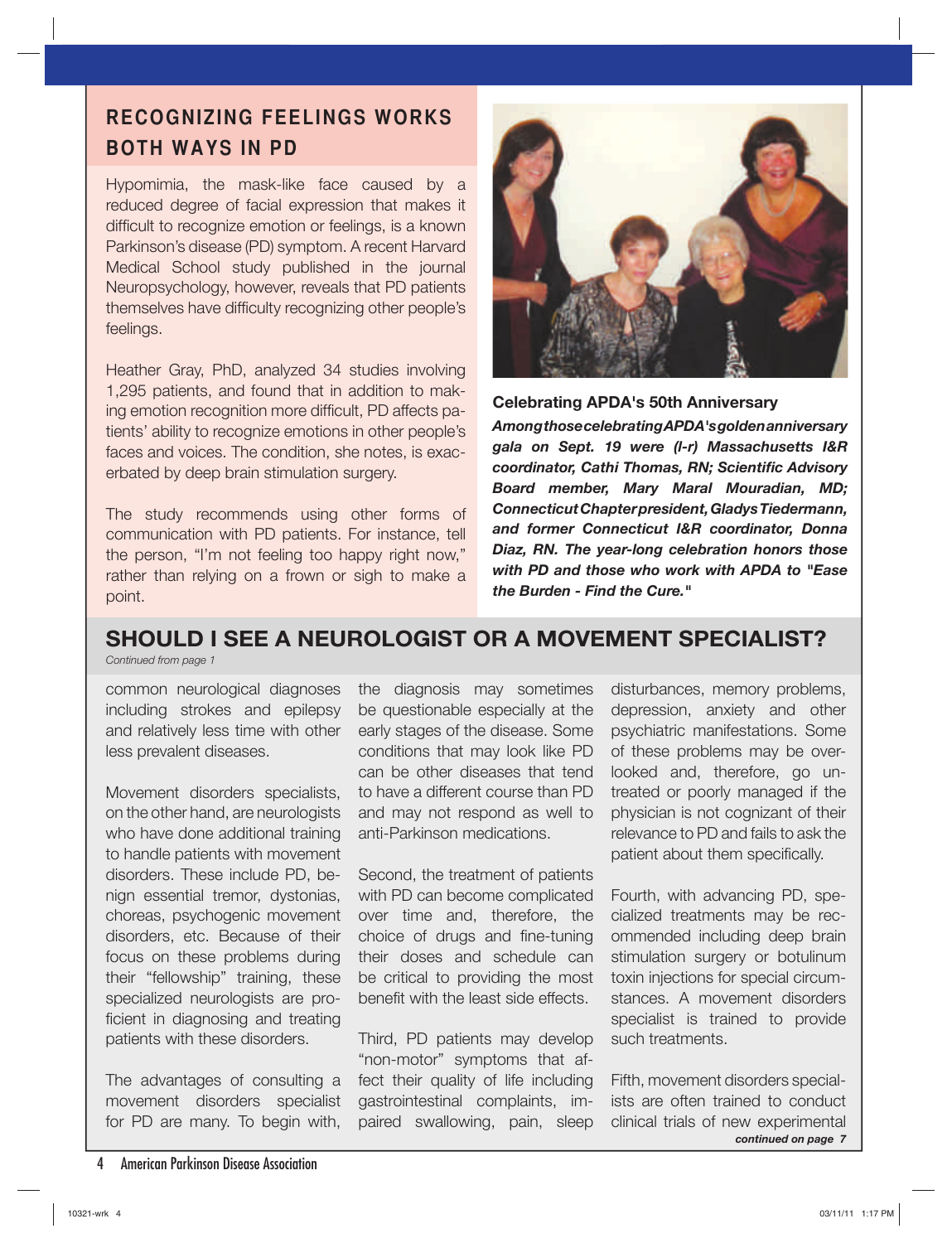## **BE AN APDA PARTNER**

There are numerous ways of partnering with APDA to help it meet its dual mission of funding research and providing education and support to patients and their families:

• Give a direct gift by mail, telephone or on APDA's website www.apdaparkinson.org. Donations can be made in memory or in honor of a person or in celebration of or in lieu of gifts on a special occasion, especially upcoming holidays.

• An APDA gift annuity assures a legacy plus a guaranteed income for life. A charitable gift annuity guarantees retirement income until the death of the donor and a spouse, provides an immediate tax deduction, and leaves a legacy to an important personal cause. Call 800-223-2732 to learn of different annuity options.

• Deferred giving in the form of including APDA in your will or making APDA the beneficiary of a life insurance policy. An unrestricted bequest allows APDA to direct your gift to the area it is most needed – patient/caregiver support, research, education. Call to request our publication, "The Importance of Having a Will."

## Donor **Gift of Cash or Appreciated Securities Income Tax Deduction**

**Fixed Income**

**Charitable Gift Annuity**

## **NINDS TERMINATES CoQ10 TRIAL**



The National Institute for Neurological Disease and Stroke (NINDS) has stopped the QE3 Phase III of Coenzyme Q10 for treatment of early Parkinson's disease. The study was designed to determine if fairly high doses (1200mg/d or 2400mg/d) of the drug were effective in slowing the progression or served as a neuroprotective for the disease.

NINDS terminated the trial when its Data Safety Monitoring Board concluded that a preplanned interim analysis showed it would be

very unlikely to demonstrate a statistically significant benefit of active treatment compared to a placebo.

The study was administered by the Parkinson Study Group and included 600 patients with early PD throughout North America.

## *Continued from page 3* **ASK THE DOCTOR**

trigger heart disease and stroke. Some of the medications used for Parkinson disease can induce daytime sleepiness. Certain individuals seem very sensitive to this and can develop extreme fatigue even on low doses of medication. In this situation, you should talk with your doctor to decide whether an evaluation for sleep apnea is needed, or whether the medications should be altered to reduce the sleepiness.

*Dr. Standaert is a member of APDA's Scientific Advisory Board and the John and Juanelle Strain Professor and Chair of the Department of Neurology at the University of Alabama, Birmingham (UAB). Dr. Williams is the Francis and Ingeborg Heide Schumann Fellow in Parkinson's Disease Research at UAB.*

Fall 201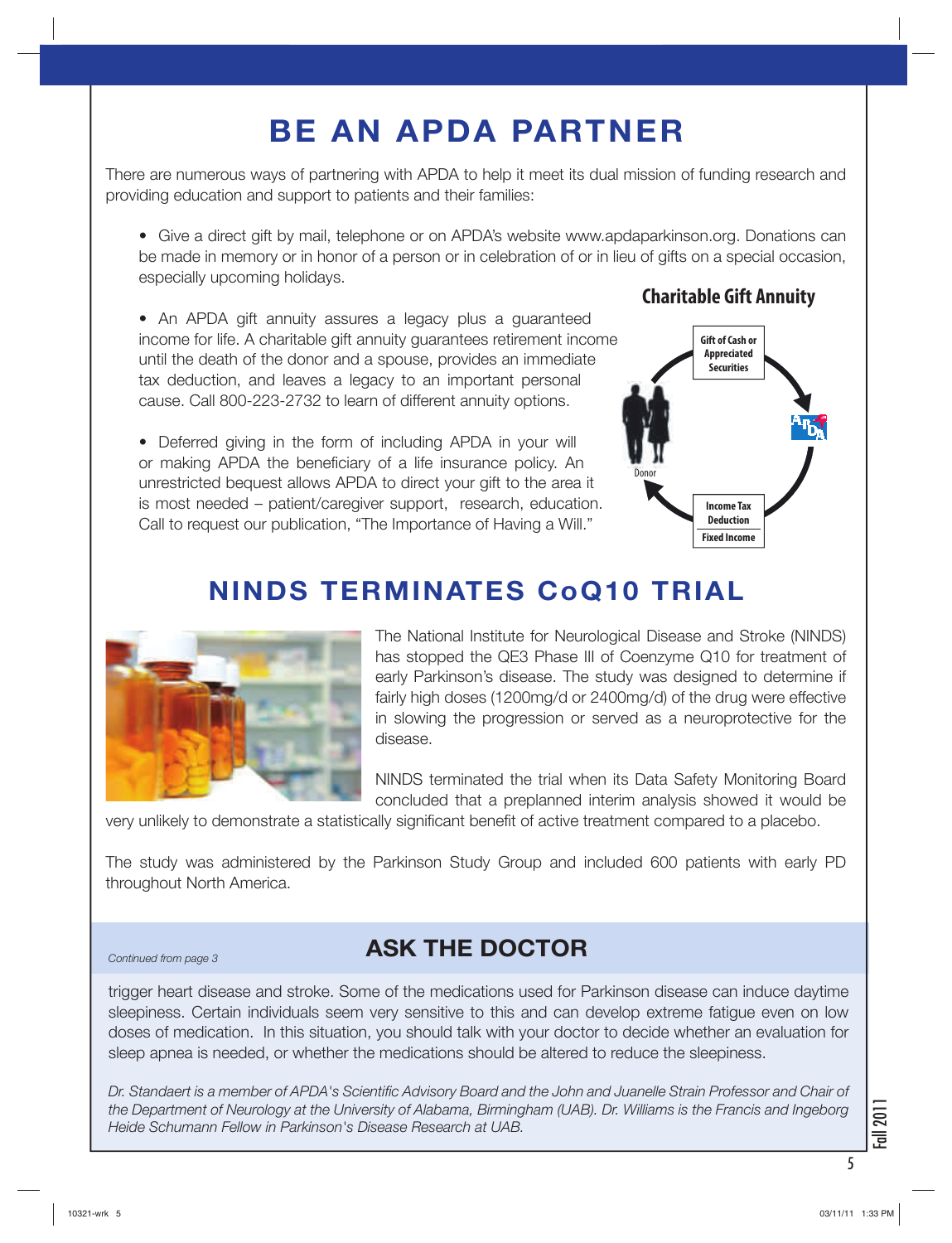

## **APDA CONTINUES 22-YEAR COMMITMENT TO U.S. VETERANS AND THEIR FAMILIES**

*Continued from page 1*

### involved in the treatment of PD.

Each Veterans Affairs Medical Center (VAMC) and Community Based Outpatient Clinic (CBOC) is paired with the extensive support group network that APDA has established throughout the U.S., and veterans attend monthly APDA support groups meetings in each state.

*"Because veterans often experience a unique set of problems, having a dedicated center for them provides distinct advantages." - Susan Gulas, RN*

Nevada has nine support groups for veterans and their spouses. One of these groups uses University of Nevada video-television equipment to link patrons who reside more than 200 miles away with support group speakers in Reno. During the last 10 years, veterans and their families have attended nationally recognized educational symposiums, which alternate between Northern Nevada and Southern Nevada yearly.



**Susan Gulas, RN Veterans I&R Coordinator**

In 2006 the National VA Parkinson's Disease Consortium was established as a means to broaden the impact of the Parkinson's Disease, Research, Education, and Clinical Centers (PADRECCs) and encourage the

delivery of modern Parkinson's disease management across the collective VA Healthcare System. Reno is one of 50 U.S. consortium centers. All veterans enrolled in the VA Healthcare System are eligible for

services at a PADRECC or Consortium Center. Additional information on these programs, including directions on how to obtain an appointment, can be found at www.parkinsons.va.gov or by calling 1-800- 949-1001 ext. 2749.

John Hollis Peacock, MD, PhD, and Susan Gulas, RN, have respectively served as medical director and coordinator of the center since its opening. Both are involved in PD research at the University of Nevada as well as maintaining an extensive program of information and support at the center.

"We always welcome new veterans and families to local and distant support groups," says Ms. Gulas. "Because veterans often experience a unique set of problems, having a dedicated center for them provides distinct advantages."

"Last year," she reports, "was particularly busy after inclusion of a service-connected disability for PD for Vietnam veterans exposed to Agent Orange."

The center also maintains a website, www.reno.va .gov/parkinsons/parkinsons.asp, a 24-hour answering service, an extensive lending library of books and audiovisual materials, and publishes a 12-page quarterly newsletter that is distributed to every VAMC and CBOC, and mailed or e-mailed to those who request it. The 2011 edition of the Federal Benefits for Veterans and Dependents booklet is supplied to veterans seeking assistance with health care.

### **The center can be contacted by calling 888- 838-6256 ext. 1715, or e-mailing susan.gulas@ va.gov.**

*For questions about Agent Orange, call VA's Special Issues Helpline at 1-800-749-8387 and press 3. To apply for disability compensation under the new Agent Orange presumptive diagnosis category, visit VA's Agent Orange Fast Track Claims Processing System at http://www.fasttrack.va.gov or call 1-800-827-1000.*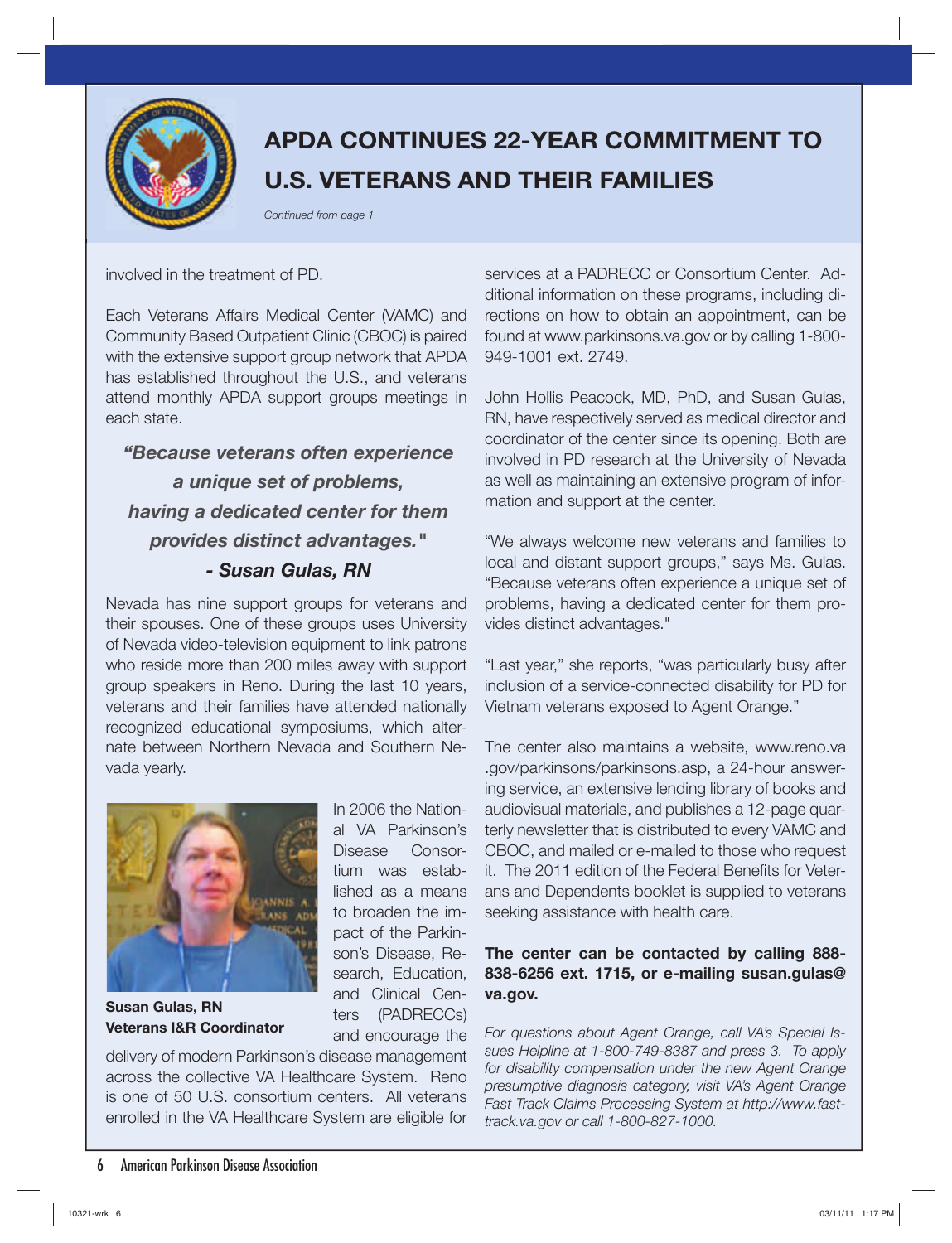## **ANTIPSYCHOTIC PRESCRIPTIONS CONTINUE DESPITE FDA WARNINGS**

Despite U.S. Food and Drug Administration (FDA) warnings in 2005 and 2008, Parkinson's disease patients in the United States continue to be prescribed, and use, antipsychotic drugs, according to a recent study published in the July issue of Archives of Neurology.

Based upon data from the Department of Veterans Affairs, researchers at the University of Pennsylvania reported that the same number of antipsychotic prescriptions were filled as before the FDA warnings, and that more than half of U.S. patients with PD and psychosis were taking the drugs, despite possible adverse effects and safety risks. Antipsychotics have been shown to worsen symptoms of dementia and psychosis in PD patients.

The researchers concluded that because dementia is a long-term complication for up to 90 percent of PD patients, the associated risks of antipsychotic drug use in PD patients may be higher than previously considered.

The study also notes that a shift toward prescriptions for antipsychotic drugs that are better tolerated by PD patients has taken place, but those drugs are not necessarily more effective or safer.

## **SHOULD I SEE A NEUROLOGIST OR A MOVEMENT DISORDERS SPECIALIST?**

*Continued from page 4*

medications that are needed to The practice of medicine is a scidevelop better treatments for PD.

And finally, these specialists are typically members of large international medical associations that hold conferences where the latest advances in recognizing clinical problems and newest treatments are presented.

Consulting a general neurologist may be sufficient for mild, uncomplicated PD, but as the disease progresses, special considerations necessitate the expertise of a movement disorders specialist. Often general neurologists recognize this and refer their patients to specialized centers.

ence and an art that physicians



acquire with experience, and this is no different in managing PD.

*Dr. Mouradian is the William Dow Lovett Professor of Neurology and Director for Center for Neurodegenerative and Neuroimmunologic Diseases, University of Medicine and Dentistry of New Jersey - Robert Wood Johnson Medical School. She is also a member of APDA's Scientific Advisory Board.*

## **FEDERAL GOVERN-MENT PROVIDES NEW COVERAGE OPTION FOR UNINSURED**

Parkinson's patients often find it difficult to secure health insurance because of their pre-existing condition, but they may now be eligible for a new program created by the Affordable Care Act signed into law in March 2010. The Pre-Existing Condition Insurance Plan is available in all 50 states.

Qualifications include being a U.S. citizen or legal resident, having been uninsured for at least six months before applying, and having a pre-existing condition or having been denied insurance coverage because of a health condition. Like standard health plans, there is a monthly premium, a deductible and some costsharing expenses, but premiums will not be higher because of a medical condition and eligibility is not based upon income.

Detailed information on each state's methods is available at www.pcip.gov and clicking on the appropriate state, or by calling 866-717-5826. Monday through Friday, 8 a.m. to 11 p.m. Eastern Time.

**Application can be made only by telephone or website, and the Department of Health and Human Services warns against illegitimate calls or letters asking for a fee.** 

Fall 2011

7